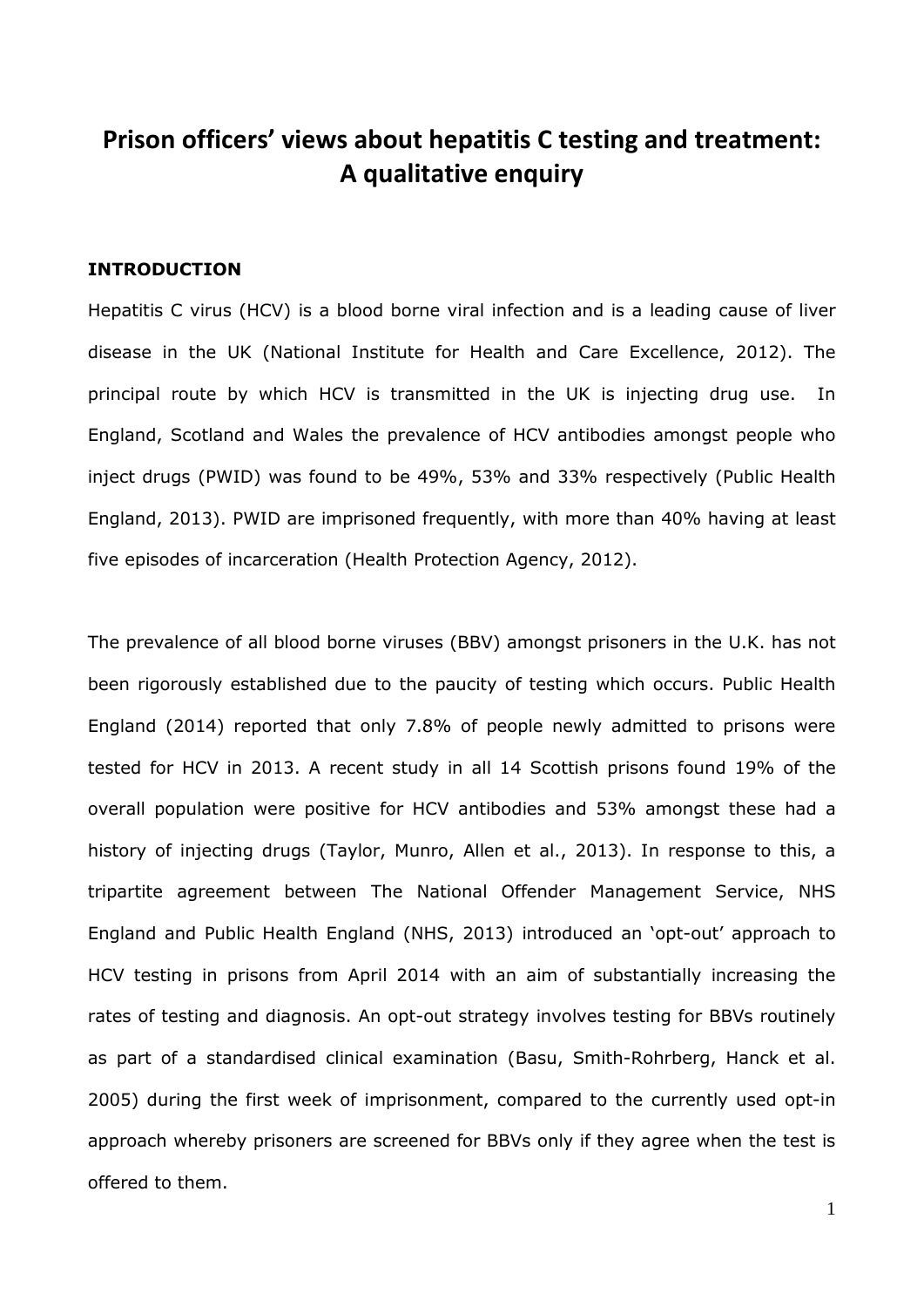The effective screening and treatment of prisoners involves services provided by a multidisciplinary team. Prison Custody Officers (PCOs) act as the interface between the prisoner and health services and can contribute to the wellbeing of offenders by assisting in observations and interventions. As noted by Dvoskin and Spiers (2004), PCOs are the experts on the prison environment and have the greatest understanding of the day to day realities that may affect prisoners' health aside from the prisoners themselves; hence it is both relevant and important to explore their responses. Furthermore, the views of those who work with prisoners have been identified as under-researched and constitute a gap in the literature by the National Institute for Health and Care Excellence (2012). In particular, PCOs views on hepatitis C testing and treatment have not been explored qualitatively in the international literature. Against this background, a qualitative research study was undertaken in an East Midlands category B male prison with the aim of exploring the views of PCOs about prisoners being tested and treated for HCV.

#### **METHODOLOGY**

The study was conducted using an interpretive framework of enquiry, that of phenomenology, and sought to make sense of 'the lived experience' of PCOs. Interpretive methodology is directed at understanding from an individual's perspective, investigating interaction among individuals as well as the historical and cultural contexts which people inhabit (Creswell, 2009, p.8). Individual constructs are elicited and understood through interaction between the researcher and participant (Guba & Lincon, 1994, p.111) and is of the moment and subject to interpretation. Research is deemed good if it provides rich evidence and offers credible and justifiable accounts of the phenomenon under investigation (Richie & Lewis, 2003, p. 263-286; Cohen et al, 2007, p. 133-149).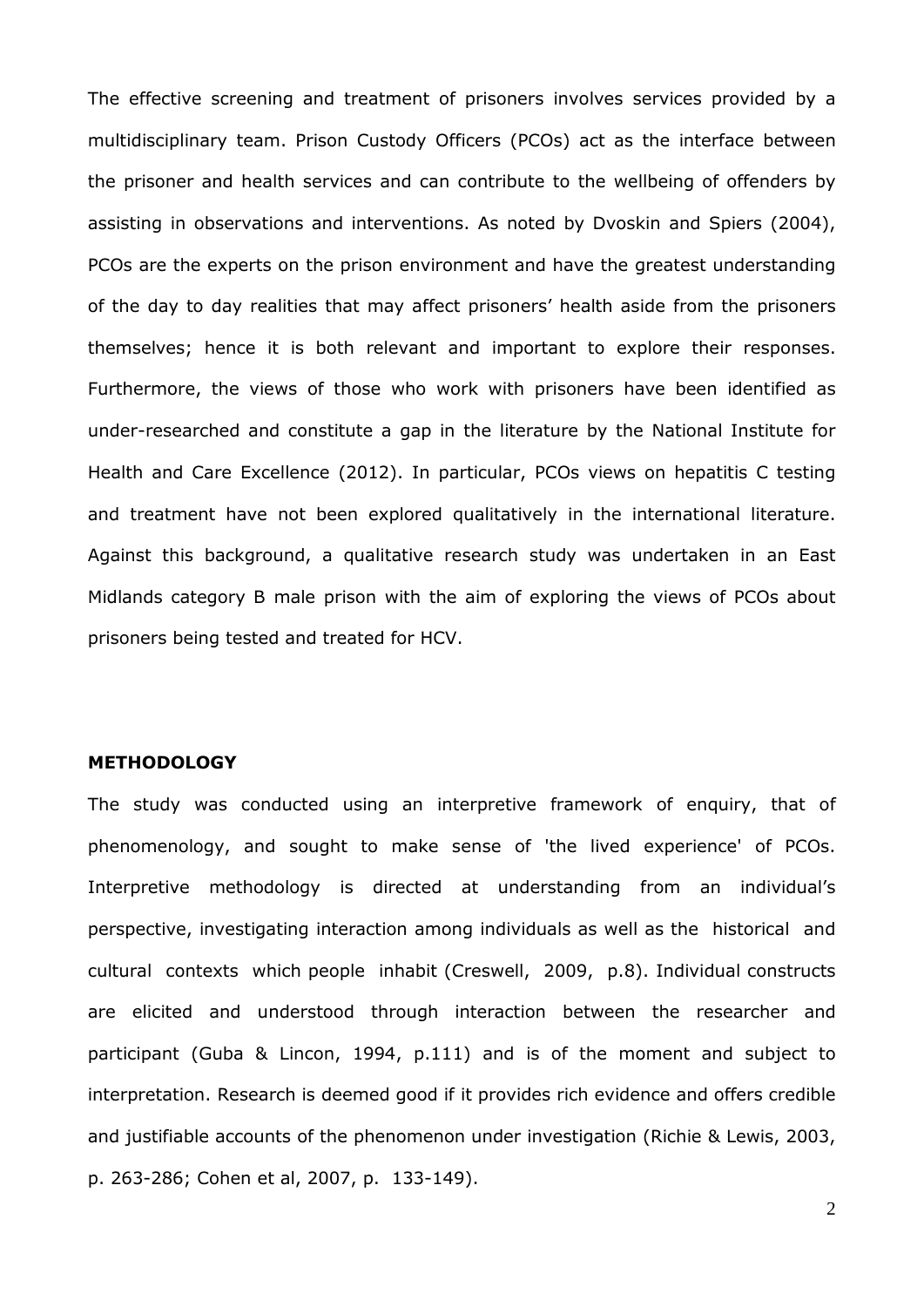This is also seen as one of its weaknesses as findings cannot be generalised and are of limited use when devising policy lacking as it does transferability. Such an approach does however offer an insight into the experience of those involved and provides both an understanding and basis on which to develop further studies.

## **Data collection and analysis**

Interpretive theory is usually grounded (inductive), being generated from the data, (Cohen et al., 2007, p.22) and therefore offers a snapshot into otherwise contested realities. Because of this the research question tends to be broad and seeks to illuminate something not fully understood or explored. The aim of the researcher was to capture and describe as accurately as possible the phenomenon under investigation and to give voice to the experiences of those taking part in the study.

In keeping with the chosen methodology face-to-face semi-structured interviews were conducted in *sterile* offices within the prison, which are areas designated as being prisoner-free. The interviews were conducted during July and August 2014.

Purposeful sampling was used in the selection of the participants. The sample was based on the researchers access to potential participants and the purpose of the research, seeking to interview participants who "had experiences relating to the phenomenon to be researched" (Kruger, 1988 p.150) and who were prepared to participate in the study. Ten PCOs were recruited, eight men and two women, who had between 4 and 16 years of experience in their role. Questions were "directed to the participant's experiences, feelings, beliefs and convictions about the theme in question" (Welman & Kruger, 1999, p.196) and the interviews typically lasted between 40 minutes to an hour.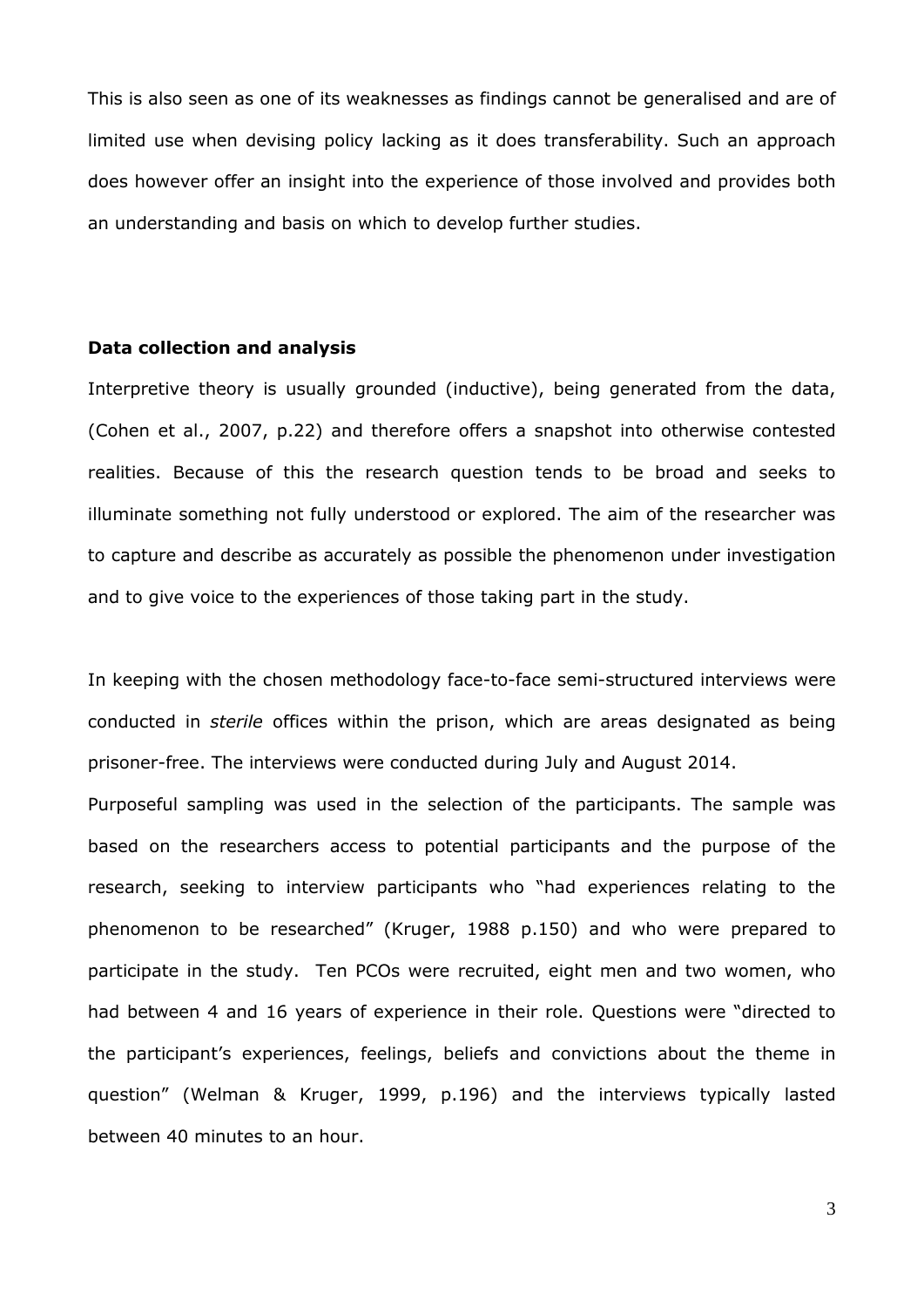The participants were reminded prior to the interview of their rights to anonymity but that any information which could compromise the integrity of the prison security regime or was about illegal activity would have to be reported. The interviews were audio-recorded and transcribed verbatim at the prison.

In keeping with the methodology adopted a process of thematic analysis was used to analyse the transcripts of the interviews. Braun and Clarke's (2006) thematic analysis framework proved a useful guide to the analysis and involved coding, (open, axial, and selective), categorising and organisation of themes, and included the following stages:

1. Familiarisation with the data.

- 2. Generating initial codes.
- 3. Searching for themes.
- 4. Reviewing and refining themes.
- 5. Defining and naming themes.

Braun and Clarke (2006) stress that the 'keyness' of a theme is not necessarily dependent on quantifiable measures, but rather on whether it captures something important in relation to the overall research question.

Throughout the process of analysis the researcher sought to immerse herself with the data in order to ensure a thorough account of the emerging themes. Phenomenology is grounded in the belief that the researcher and the participants come to the investigation with fore-structures of understanding shaped by their respective backgrounds, and in the process of interaction and interpretation, they cogenerate an understanding of the phenomenon being studied (Woinar & Swanson, 2007, pp. 175).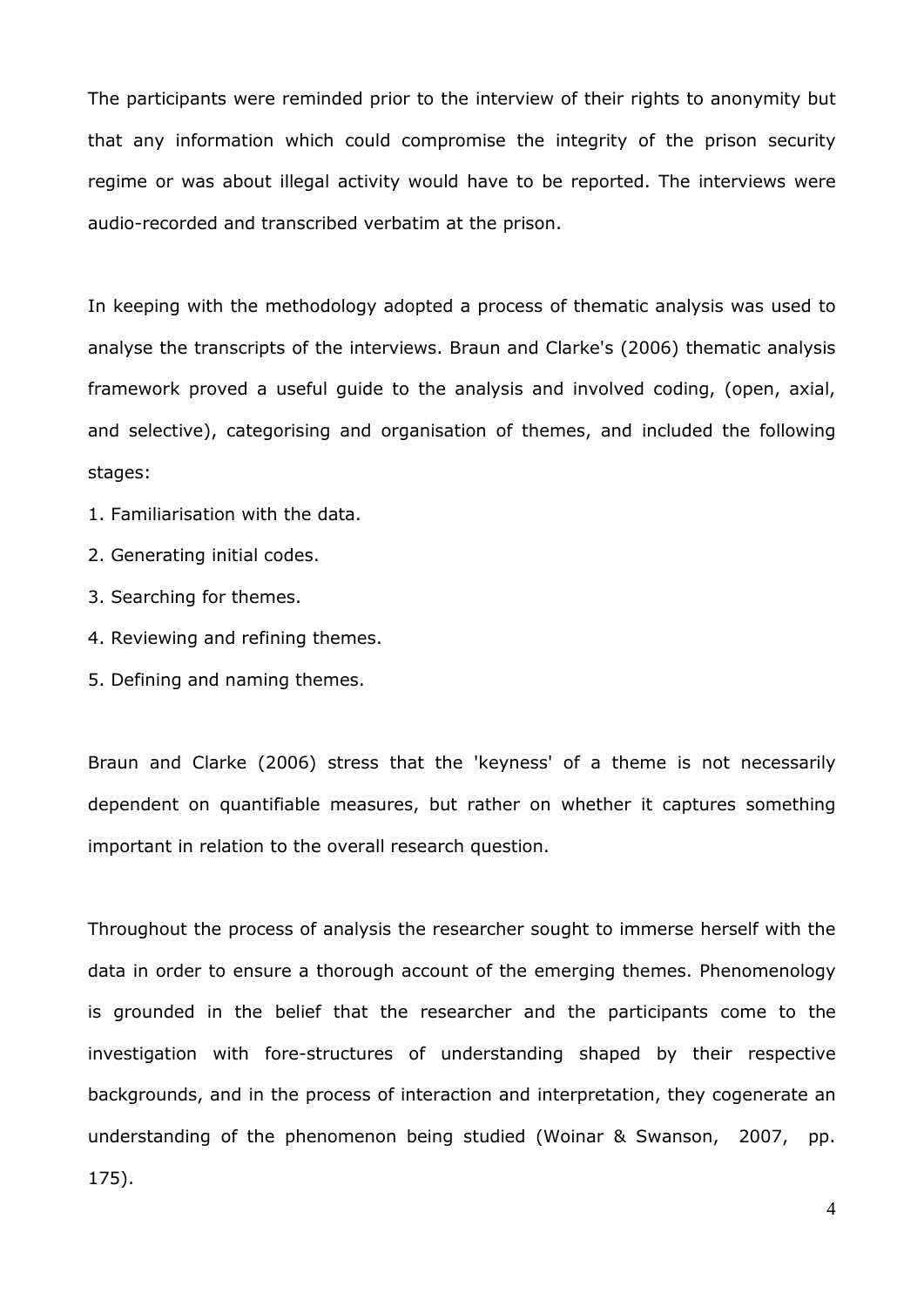Interpretivists acknowledge that value free knowledge is not possible. For example, researchers assert their beliefs when they choose what to research, how to research and how to interpret their data (Edge & Richards, 1998, p. 336) and it is likely that analysis will challenge pre-existing understanding and knowledge of the subject under investigation. The researcher has experience of treating prisoners with HCV both in prison and hospital environments, and of testing for all blood borne viruses in primary care and community drug clinics. The findings presented illuminate the differences in worldviews held between those working in a custodial environment and the researcher's position as a health-care professional, resonating with Newbold, Ross, Jones et al.'s (2014) assertion that "prisons are emotionally provocative".

#### *Ethics*

Research ethical approval was obtained from the prison's Research Ethics Committee (REC). National Offender Management REC approval was not required for this study as the prison in which this research was conducted is a privately run establishment and the research involved staff rather than prisoners.

#### **FINDINGS**

Four key interconnected themes emerged: *Safeguarding, Stigma, Confidentiality and Education*.

#### **Safeguarding**

The need to safeguard the prison's security regime, coupled with ensuring the safety of prisoners and staff was the dominant theme to emerge. The health and wellbeing of prisoners was considered secondary except in cases of emergency.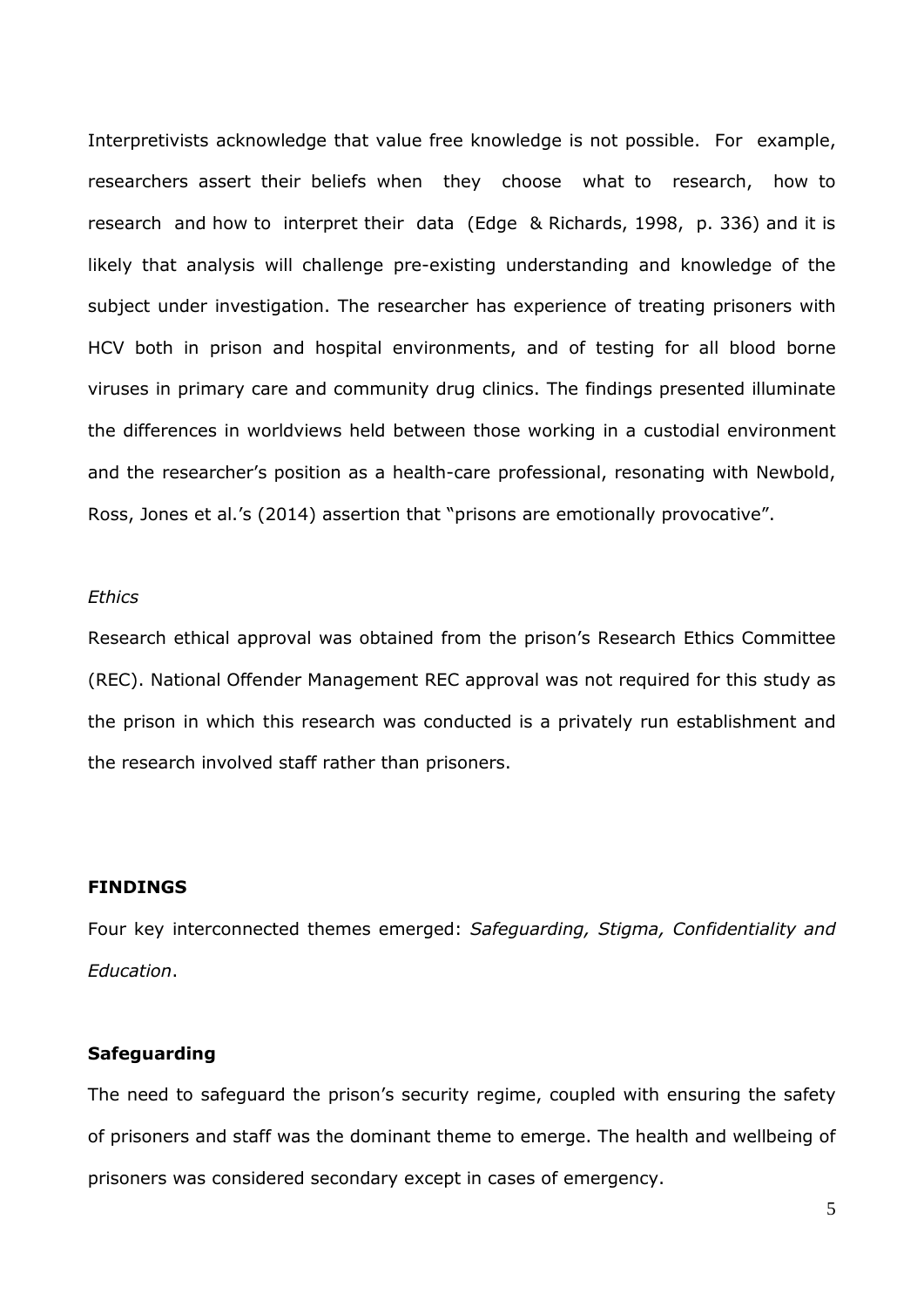Typical responses were,

"*the issue with the health should be considered, if it's not life threatening ... then security should be the priority".*

*And*

*"you can't treat 'em 'till we get the security right. You just cannot."*

*This meant that PCOs would sometimes question a prisoners' request to see the medical team.*

*"they will somehow get themselves placed on medical hold because they don't want to leave here, it's* [medical hold] *a ball-ache, because we have got some that are playing the system"*

*The PCOs were generally supportive of an* opt-out approach to HCV testing of prisoners, *"Yes, I think that's a really good idea", although some could see a flaw in offering this:*

*"It should become mandatory….otherwise what's the point? If 10 prisoners are gonna opt-out, them 10 could infect another 10 who then don't know they've got it…..just seems to defeat the object really"*

*It was evident that the risk of acquiring a BBV whilst carrying out their duties was a concern to PCOs*

*"if he'd been self-harming maybe and he had hep and there was blood everywhere I'd be thinking, 'oh gosh, am I going to catch this?' "*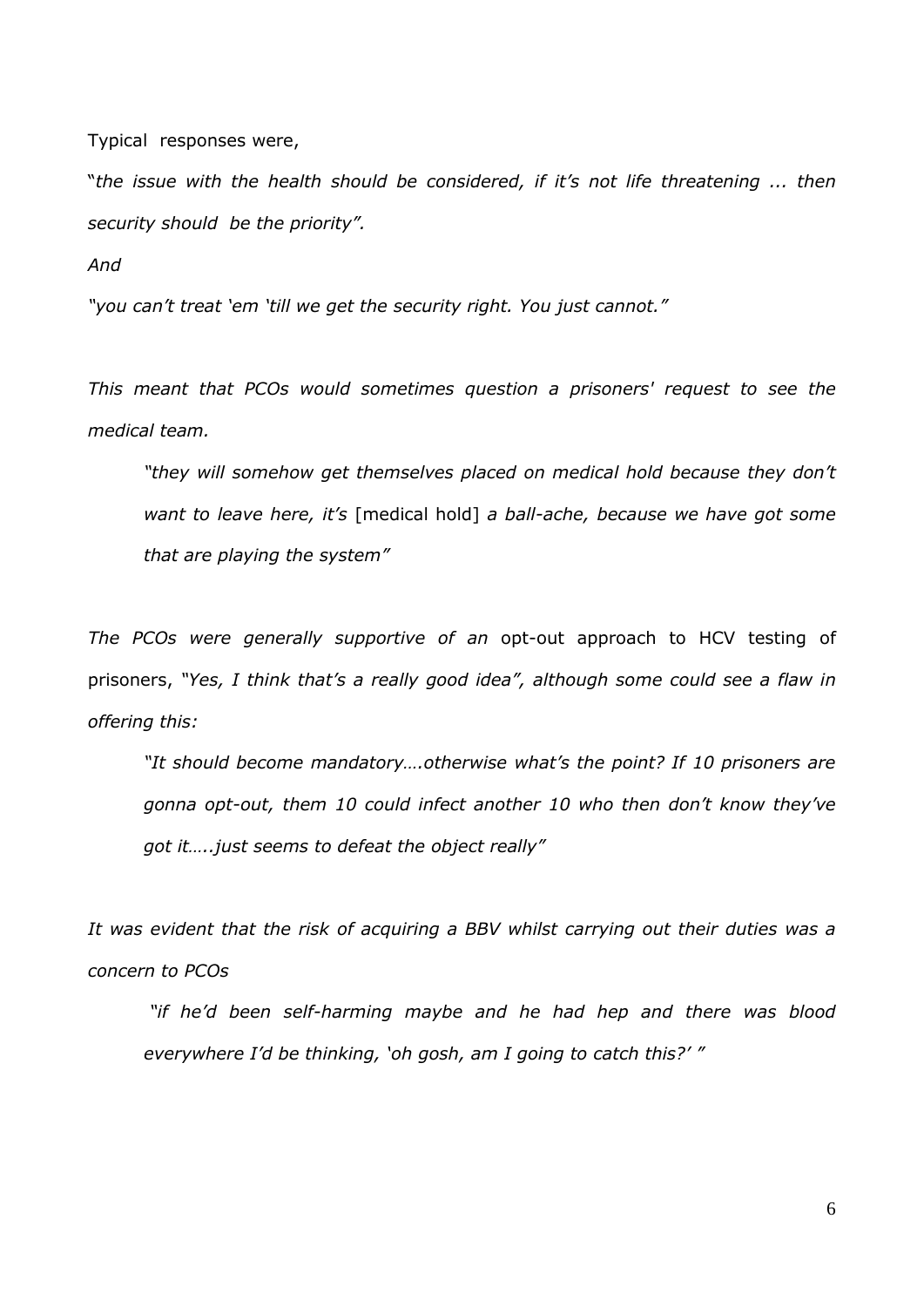#### **Stigma**

*Stigma* was the second key theme to emerge from the interviews, with the majority of PCOs identifying that HCV infection was a taboo subject amongst the prisoners:

*"there's one on our wing, he was quite embarrassed by it* [HCV] *so he told everyone he had cancer"*

And

*"It dictates their association circles as well so if they thought that someone had something they could contract something from, it would dictate which group they hang with".*

Many participants suggested that the source of the stigma was HCV's association with intravenous drug use:

*"the method of how they got the hep C…there's probably a lot of drug use which carries a stigma also doesn't it?"*

Visits to hospital out-patients clinics were also described as a source of stigma that deterred some prisoners from wanting to continue to engage with HCV treatment:

"*and it's always that stigma when you walk in* [to a hospital clinic], *people look, 'oh my God it's a prisoner'".*

# **Confidentiality**

The rights of prisoners to expect confidentiality about health issues including their HCV status was widely acknowledged by the PCOs, for example:

"*confidential, nothing to do with anybody else apart from healthcare and the individual"*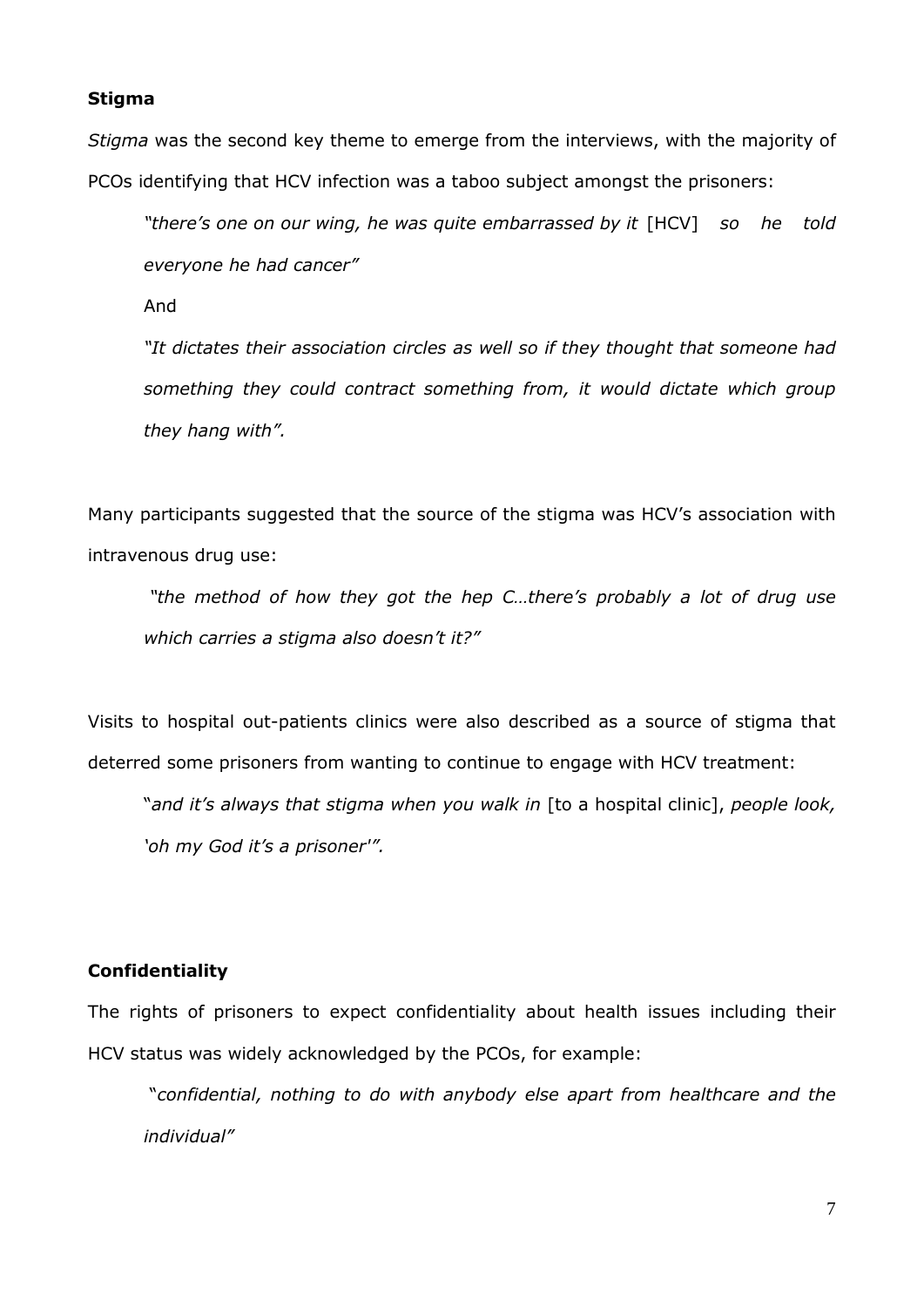However, it was clear that some prisoners may forgo their right to privacy:

*"some that are refractory, they'll scream and shout from the rooftops 'I've got hep C, just you wait I'll do this, that and the other to you' ".*

If a prisoner states that they are HCV positive, this can create a dilemma for PCOs in deciding whether to share this information, For example:

"*if a prisoner told me that he'd got hep C, I'd probably keep it to myself because I have seen other members of staff be prejudiced against people because of what they've done".*

However, the PCO's potential exposure to body fluids when intervening in an altercation prompted an alternative view:

*"Would I tell somebody, a close friend if I knew they were in contact? Possibly, yeah".*

Several PCOs asserted that they wished to use the confidential knowledge about a prisoner's HCV positive status to protect other prisoners:

*"There's a lad, got a set of hair clippers and he'd lend it to two or three others on the wing while he had hepatitis, and you just feel like going up to them and giving them a nudge and saying 'listen you really shouldn't be using those shears', but we can't"*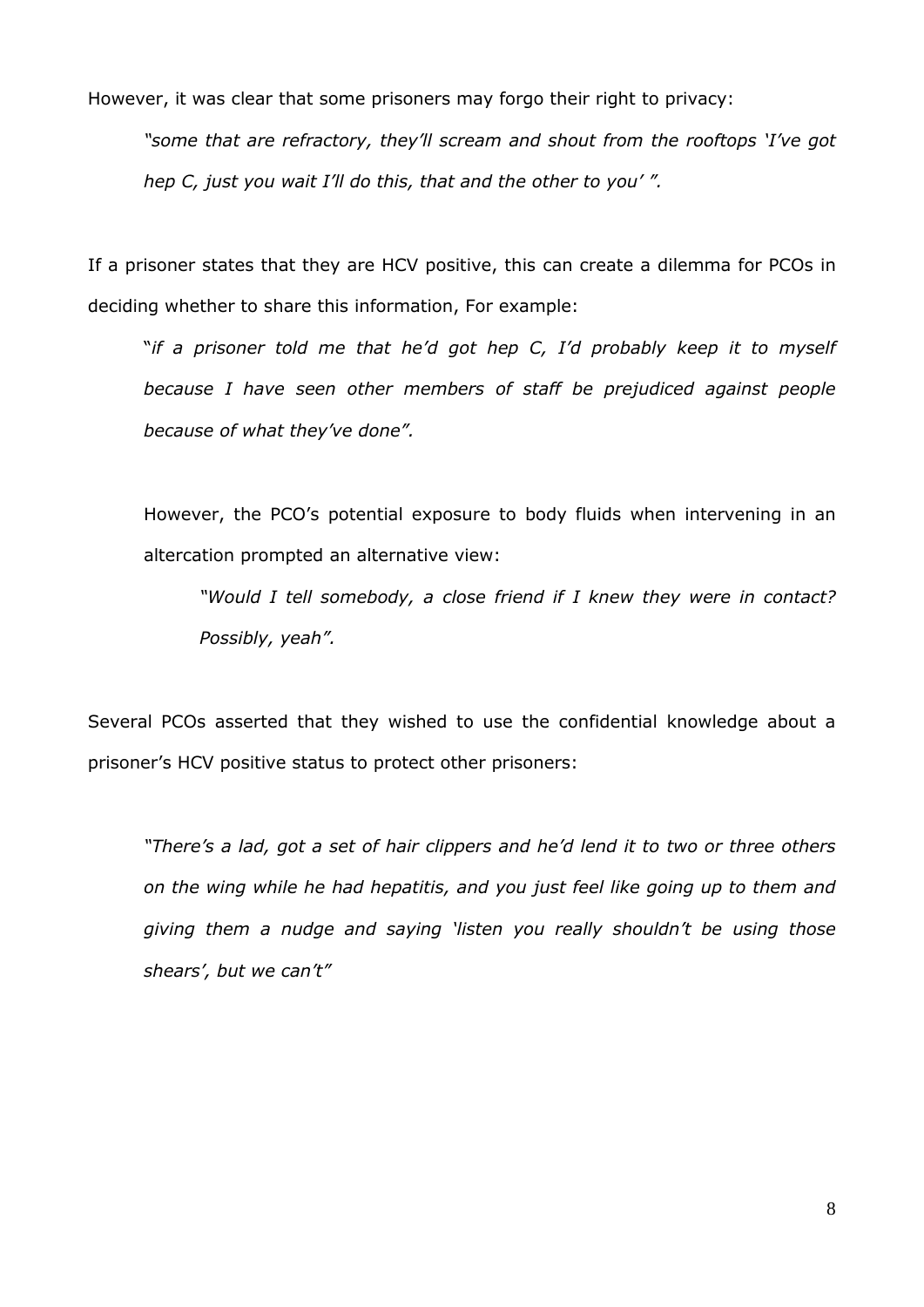## **Education**

All of the PCOs knew that HCV is transmitted via sharing drug injecting paraphernalia but were less clear about other modes of transmission and the consequences of infection, for example:

*"is C the one that can be passed on through saliva and stuff like that?"*

A few believed that HCV is airborne :

*"we did have a prisoner on the wing who had it and we had to implement some safeguards, he had to wear a mask"*

Several knew that sharing hair clippers might transmit HCV:

"*it's now 5 or 10 prisoners on a wing have a set of hair clippers, I doubt they're cleaned how they should be"*.

Prison tattooing was identified by most PCOs as a high risk activity:

*"to have a tattoo and know the consequences then it's self-harming"*

Many of the PCOs knew nothing about the long-term consequences of HCV infection: *"The long term effects of it? I don't know, is it kidneys or liver?*"

Although access to HCV treatment in prison was viewed favourably by most PCOs, some participants expressed internal moral dilemmas

"*if it was a prisoner or somebody on the out who's always paid his National Insurance, never done a crime in his life then I'm sorry I'd have to say that person* [not the prisoner] *would get it in favour of that person* [the prisoner].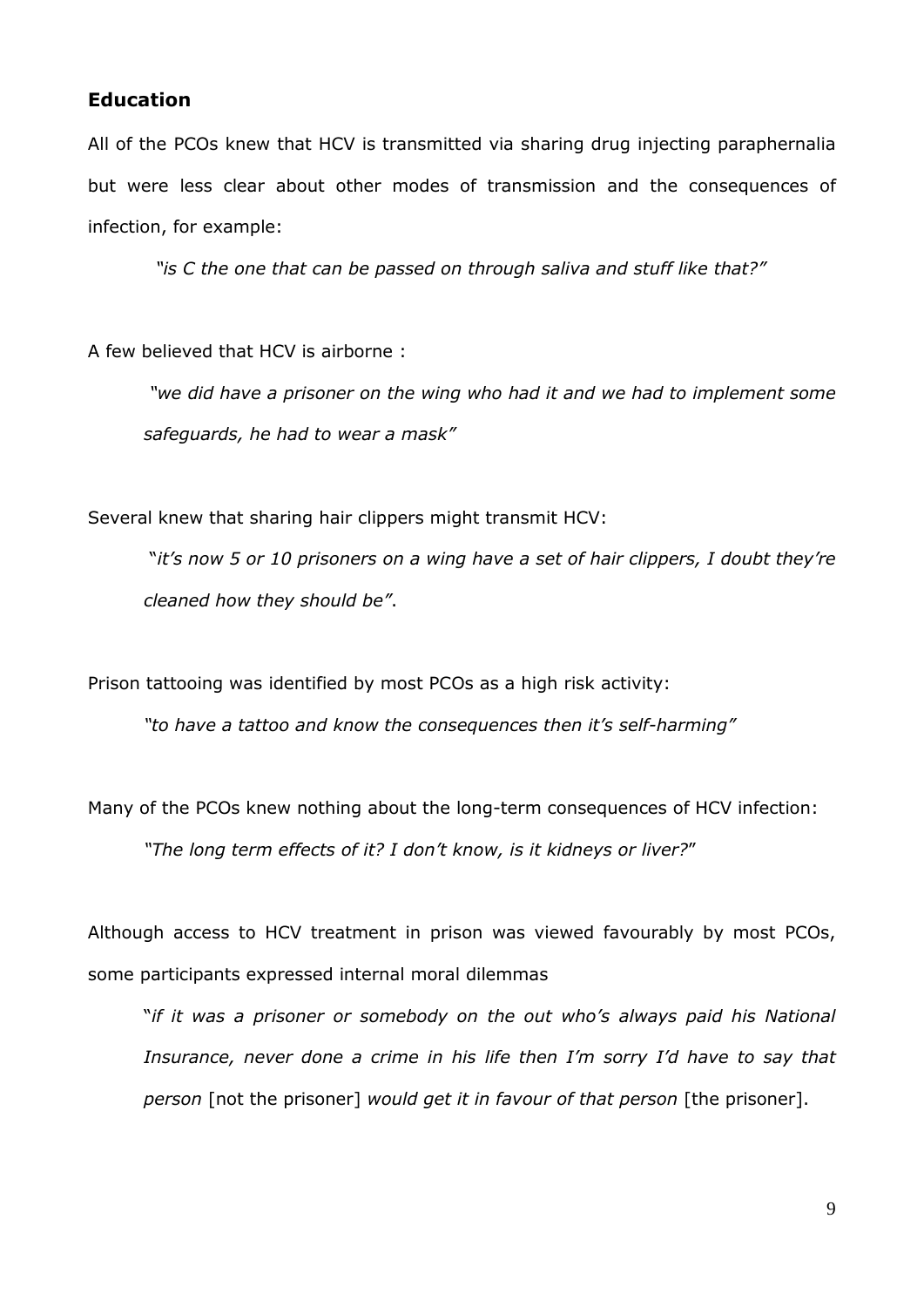All of the PCOs said that they did not have enough training about HCV:

*"training or anything like that? No, don't think I've ever had any. You might get some on hep B cos of the vaccines"*

This lack of information was identified as the cause of anxiety following-incidents such as a prisoner self-harming:

*"If their* [PCOs] *understanding was little better, perhaps the panic wouldn't be so bad, y'know 'I've got a bit of blood on my skin, oh Christ I must have it now' and y'know phone calls up to healthcare, every single ailment, 'oh my God, oh my God, I'm not sleeping' "*

#### **DISCUSSION**

The main finding to emerge from this enquiry was that the PCOs have insufficient knowledge about HCV, which underpins and fuels the further emergent themes of safeguarding, stigma and confidentiality.

## **Safeguarding**

It was evident from the perspectives on *Safeguarding* that the PCOs have a multifaceted role of enforcing the prison regime and ensuring the security of the prison, whilst simultaneously looking after the prisoners and each other. It was clear that all security issues will override those pertaining to health unless there was an immediately life threatening situation. A prisoner's need to complete a course of medical treatment was deemed irrelevant if the individual in question was found in possession of a mobile phone or drugs.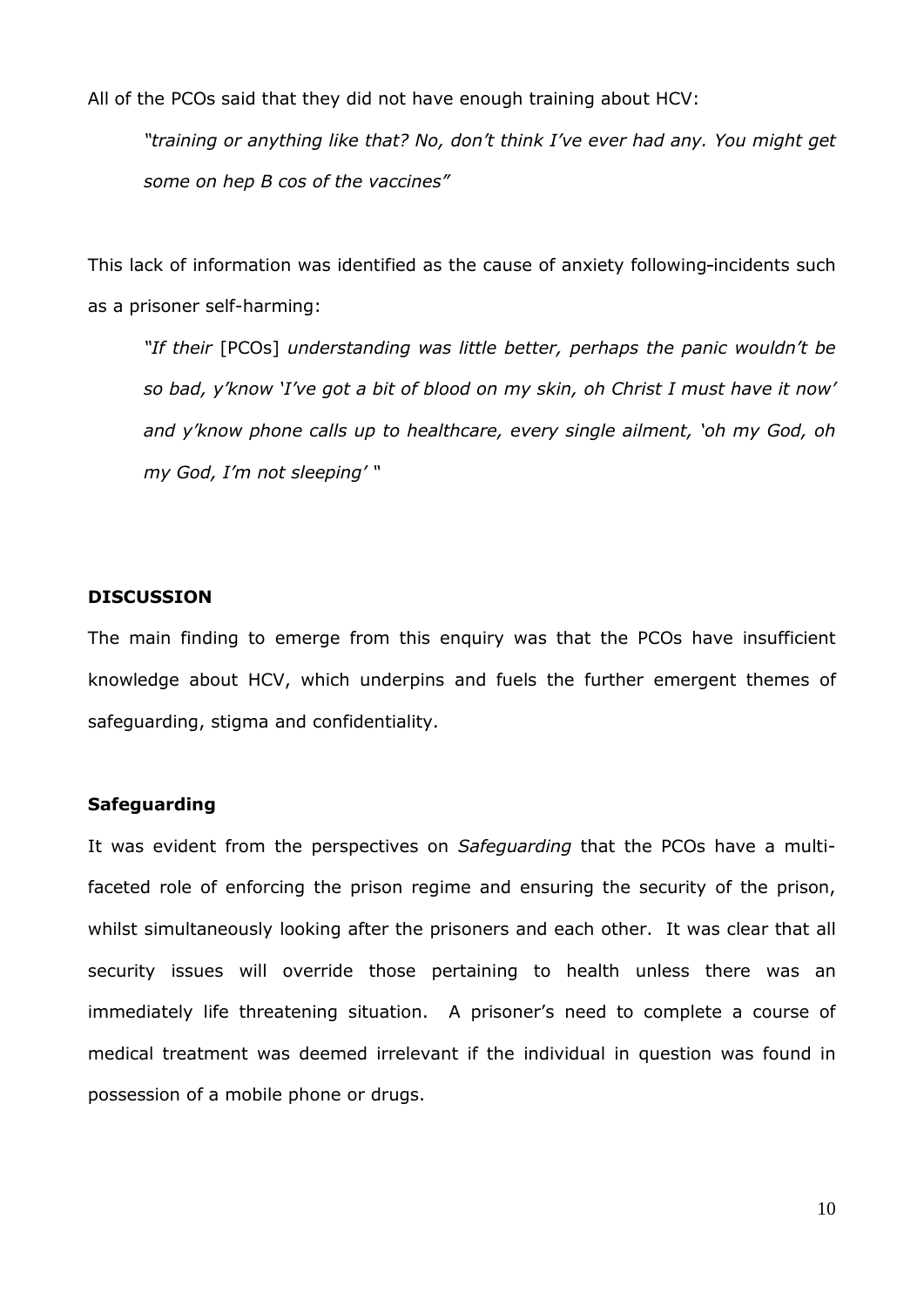Although the public health guidance produced by the National Institute for Health and Care Excellence (2012) requests that prisoners are placed where possible on medical hold to ensure continuity of treatment, the PCO's view was that hospital-led health care should be seamless and work around the prison system, rather than risk the prison security being weakened and impede the flow of prisoners across the prison simply to enable attendance at a hospital appointment.

HCV testing and treatment was viewed positively and considered a good use of prisoners' time so they could re-engage with families and employment upon release without having to cope with the side effects of a course of antiviral therapy. Furthermore, all of the participants agreed that HCV treatment did not cause any practical prisoner management problems on the wing. This positive perspective could be channeled to encourage more prisoners to engage in HCV related healthcare for instance by openly talking about the benefits of accessing treatment whilst in prison.

## **Stigma**

It was anticipated that stigma might be raised as an issue given that HCV is a stigmatising disease (Treloar, Rance, Backmund et al., 2013). For example, people who are drug or alcohol dependent are sometimes labelled 'difficult' and moral judgements can be passed on those whose diagnosis may be viewed as their own fault (MacDonald, 2003). Some participants did indicate during the interviews that as HCV infection can be self-inflicted, sympathy towards the prisoners is reduced.

The PCOs are in a unique position to influence both the development of stigma and its' dissipation through their interactions with the prisoners.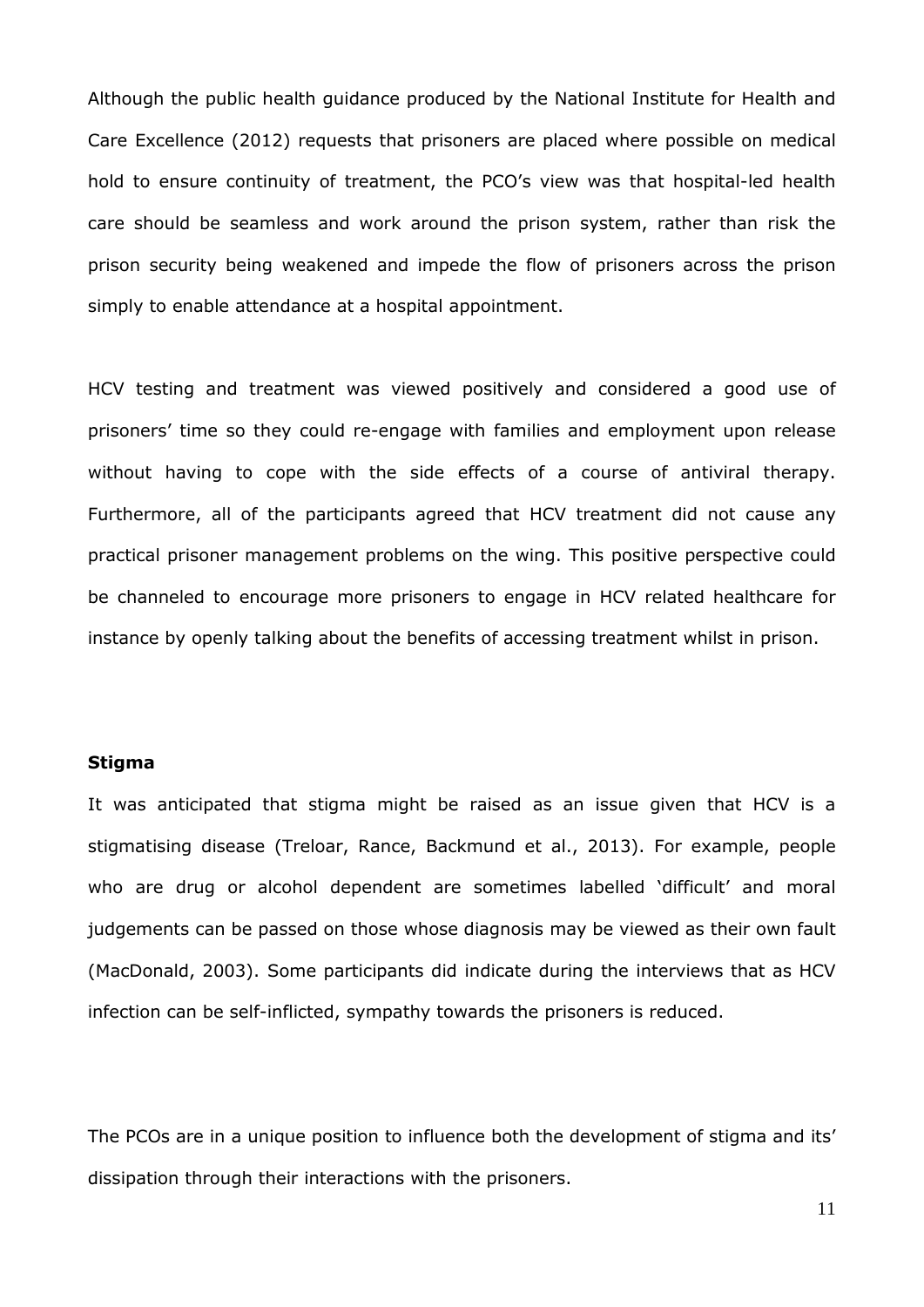For example, the description of a prisoner with HCV having to wear a face-mask may have added to the stigmatisation of HCV on the prison wing, and thus negatively impacted upon others' decisions about receiving anti-viral treatment (Geppert and Arora, 2005). Khaw, Stobbart and Murtagh (2007) and Yap, Carruthers, Thompson et al. (2014) identified that the stigma of other prisoners knowing that an individual was infected was a barrier to HCV testing. Thus the narrative heard in this study of how prisoners form associations with each other through shared experiences on the prison wing, including the types of health-care accessed, illustrates how those identified through observation as receiving HCV treatment may be stigmatised and rejected by other social clusters.

## **Confidentiality**

A consistent theme heard throughout the interviews was that the PCOs concerns about their personal safety and risk of exposure to a BBV could potentially compromise the prisoners' confidentiality. However, as all the PCOs expressed a desire to know who was infected so they could take steps to mitigate risk during incidents of violence or self-harm, it could be that the motivation for being supportive of testing prisoners was for their own health protection rather than the prisoners' health needs. This finding echoes that of Perrett, Erricker and Lyons (2014) who found that 31% of prison officers believed that prisoners should disclose their hepatitis status to the prison staff.

Prisoners' concerns about confidentiality not being maintained were highlighted by Khaw et al (2007) who qualitatively explored the factors that influence prisoners' uptake of HCV testing and found that this fear deterred some prisoners from being tested.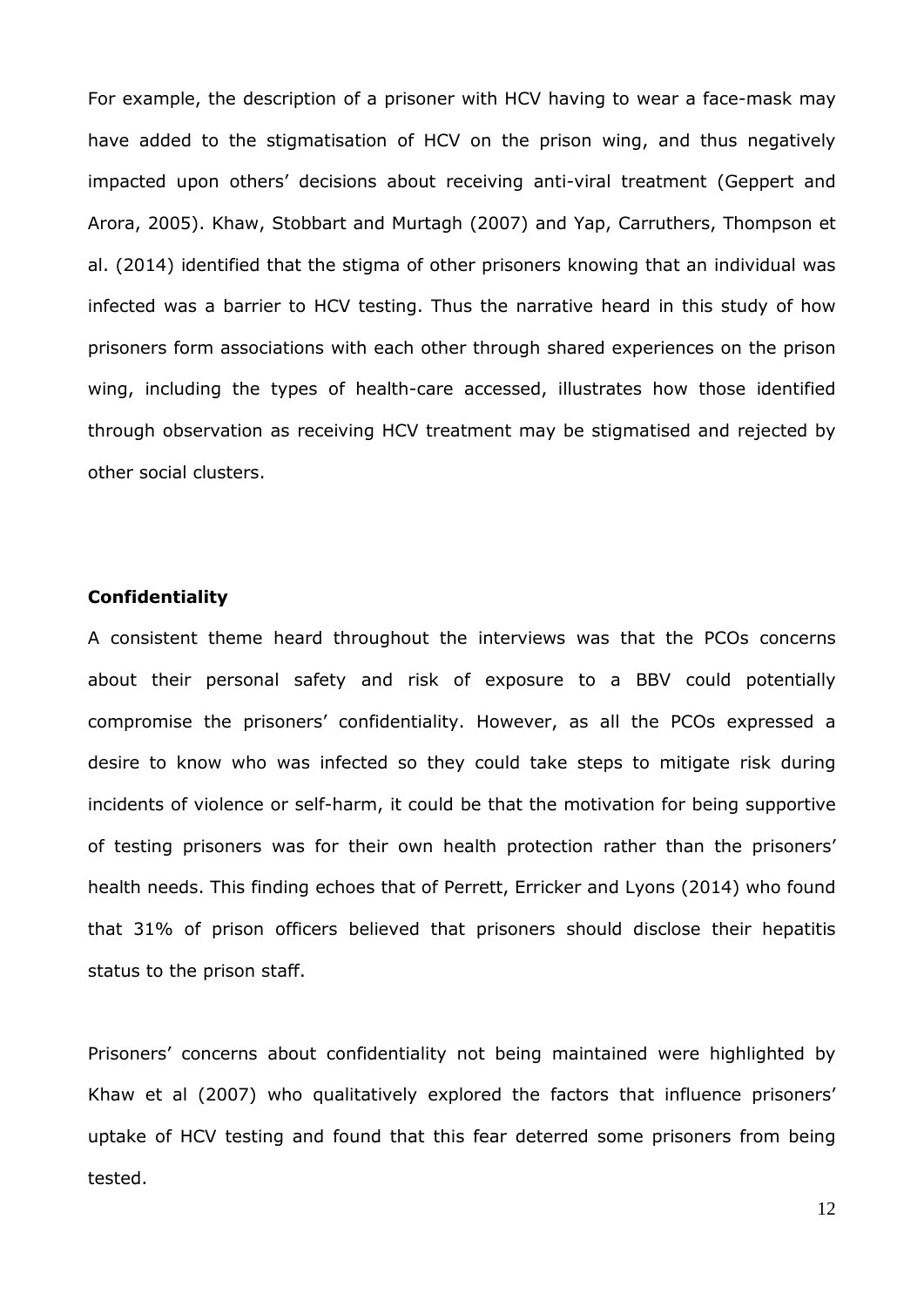In this study some PCOs explained that prisoners who divulged having HCV enabled "caring" conversations to take place, whilst others used their infective status as a threat. Thus health related confidentiality, one of the few rights a prisoner has, may be a commodity to be traded in exchange for positive social contact on the prison wing or as a tool with which to try and gain an advantage.

#### *Education*

This theme perhaps holds the key to developing interventions which may increase prisoners' uptake of HCV testing and subsequent treatment via a change in the prison culture.

For example, had adequate education been available for both staff and prisoners there would not have been any requirement for the prisoner with HCV to wear a face mask thus abating the PCO's safety fears, plus the prisoner would not have been subjected to *stigmatising* actions and their *confidentiality* may have been maintained. It is possible too that understanding HCV transmission risks may negate the need to breach prisoner-as-patient confidentiality regarding any blood-borne virus (BBV) infections.

Perrett et al. (2014) found that completion of a BBV e-module resulted in increased knowledge. In contrast however, Dillon and Allwright (2005) found that PCOs who had received BBV training did not have an increased knowledge of their transmission routes or any reduction in anxiety regarding personal risks. Lloyd, Clegg, Lange et al. (2013) found that a lack of HCV related knowledge amongst prison staff constituted a barrier to HCV testing and treatment uptake, so the universal insufficiency of HCV knowledge revealed amongst the PCOs interviewed in this study will be important to address. The nature of the training materials is perhaps the key to PCOs having confidence in their knowledge and this warrants further exploration.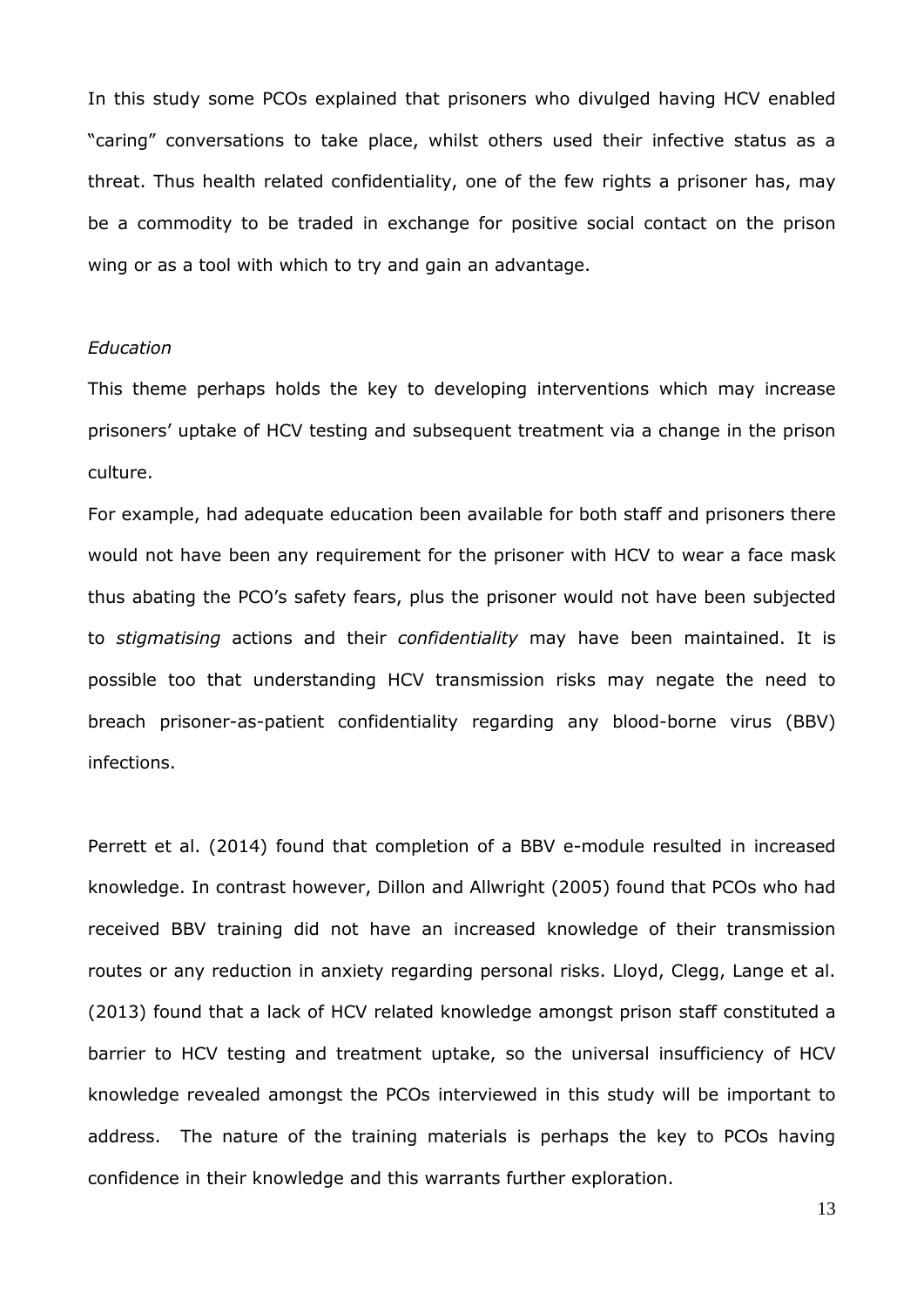## **CONCLUSION**

This study is the first qualitative enquiry to the authors' knowledge into the views of prison custody officers about HCV. The primary purpose of this study, to elicit PCOs' views about prisoners being tested and treated for HCV, has been achieved, revealing the PCOs' previously unheard voice and bringing to light four key, highly interdependent themes. All of the PCOs interviewed were in favour of prisoners receiving HCV testing and treatment and richly described the context in which this occurs; principally that security of the prison environment, the prisoners and the staff necessarily transcends health. Furthermore this study further illustrates that the potential organisational difficulties which stem from the need to blend research Good Clinical Practice principles with security requirements when conducting health-care research in a prison can be overcome.

As Clemmer first noted back in 1940, the prison is a self-contained world that is vastly different from the rest of society that prisoners. The PCOs hold the keys to both the literal and metaphorical gates that facilitate access to healthcare and thus have an untapped potential to act as health promoters. The question is however, if the paradigm shift required to enable this would ever be feasible.

3328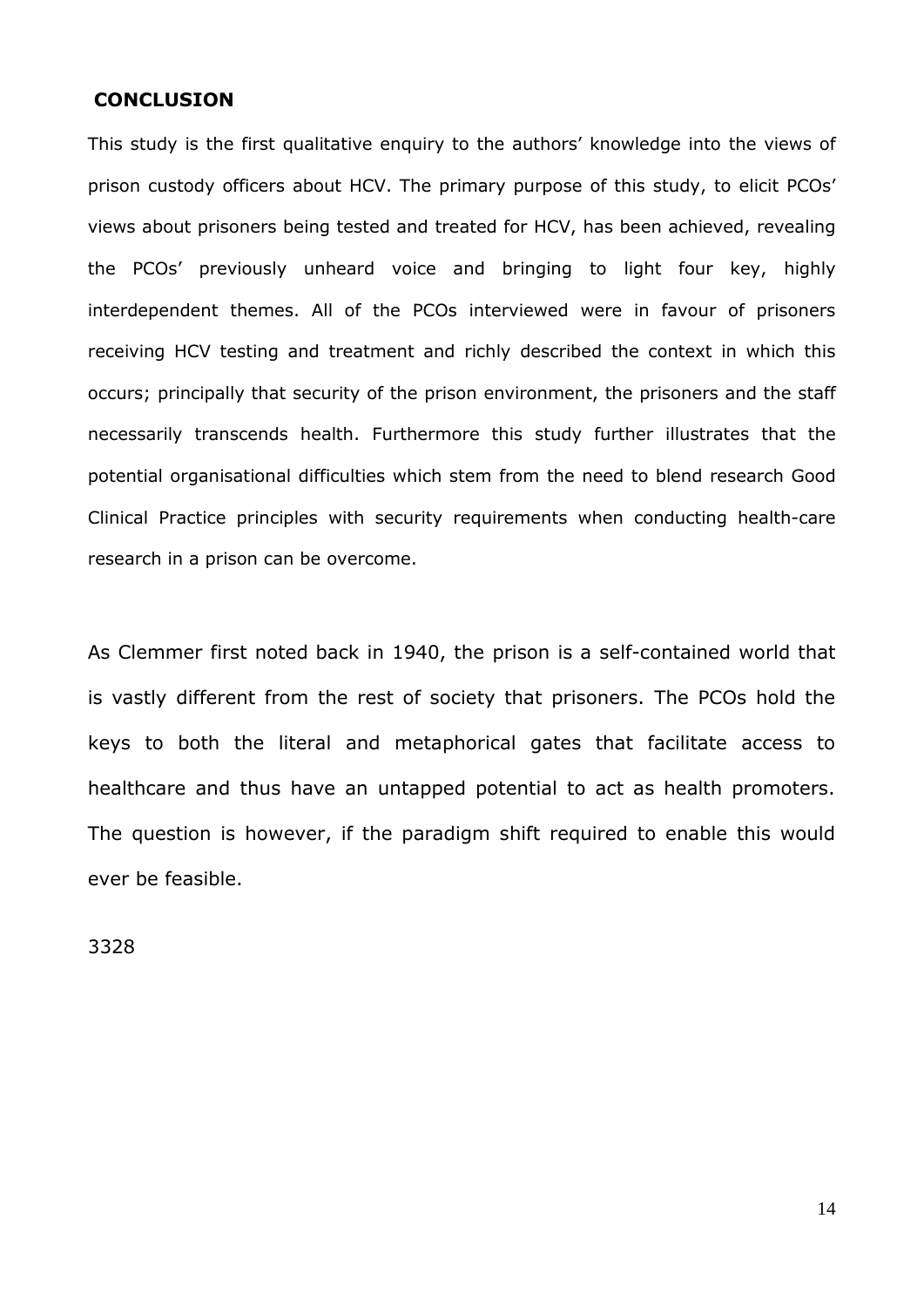## **References**

Basu,S., Smith-Rohrberg, D., Hanck,S. and Altice,F.L. (2005) HIV Testing in Correctional Institutions: Evaluating Existing Strategies, Setting New Standards. **AIDS and Public Policy Journal** 20(1/2): pp. 3-24.

Braun, V. and Clarke, V. (2006) Using thematic analysis in psychology. **Qualitative Research in Psychology** 3: pp.77-101.

Clemmer,D. (1940). *The Prison Community.* Boston: Christopher

Cohen L, Manion L & Morrison K (2007) **Research methods in education** *(*6 th Ed.). London: Routledge Falmer.

Creswell J W (2009) **Research Design. Qualitative, Quantitative, and Mixed Methods Approaches** (3rd Ed.) London; Sage.

Dillon and Allwright. (2005) Prison Officers' Concerns About Blood Borne Viral Infections. **Howard Journal of Criminal Justice** 44(1): pp.29-40.

Dvoskin, J.A. and Spiers, E.R. (2004) On the Role of Correctional Officers in Prison Mental Health. **Psychiatric Quarterly** (75)1: pp.41-59.

Edge J & Richards K (1998). May I see your warrant please? Justifying Outcomes in Qualitative research. **Applied Linguistics** 19 (3): 334-356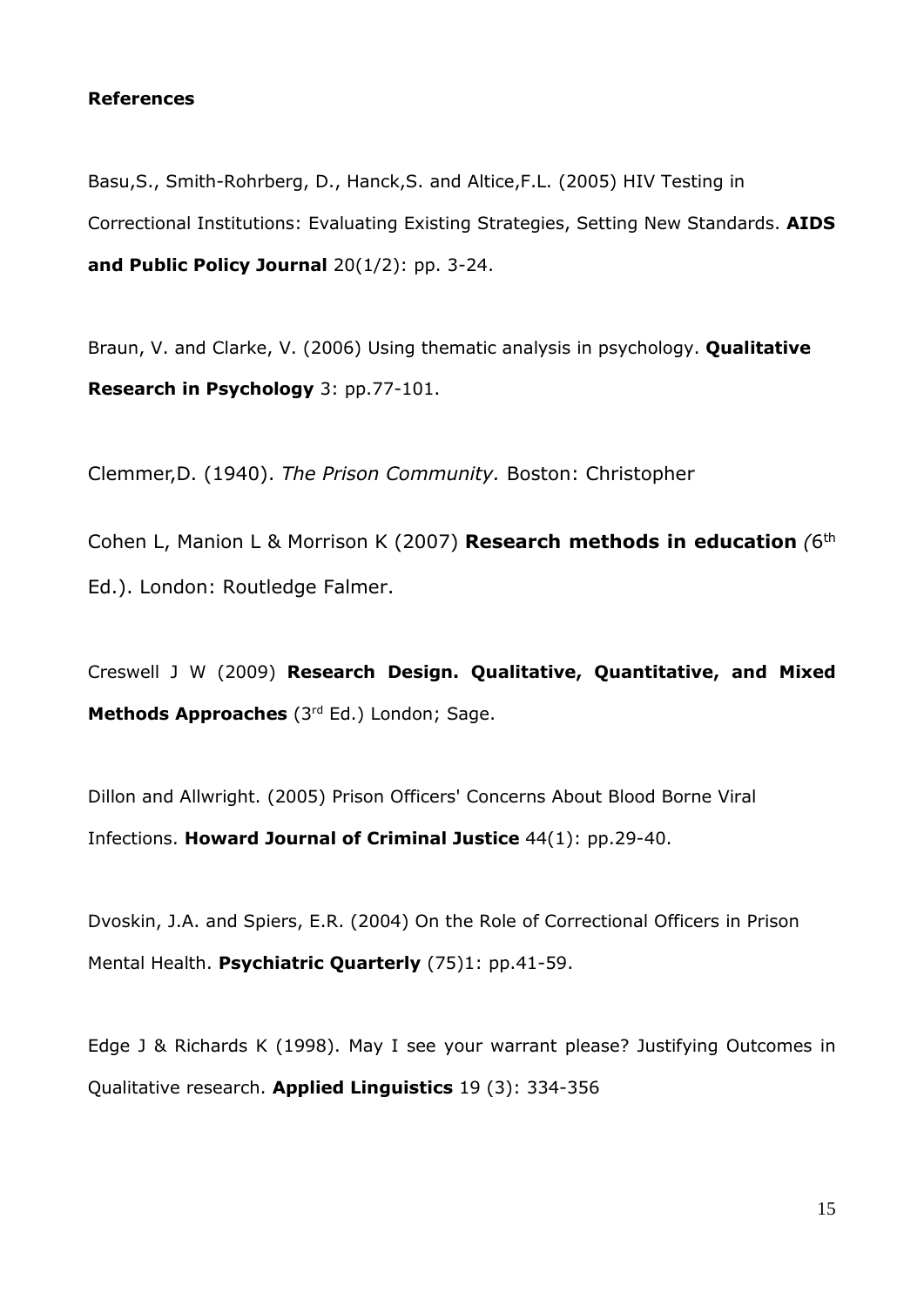Geppert, C.M.A. and Arora, S. (2005) Ethical Issues in the Treatment of Hepatitis C. **Clinical Gastroenterology and Hepatology** 3: pp.937-944.

Guba E G & Lincoln Y S (1994). Competing paradigms in qualitative research. In N K Denzin & Y S Lincoln (Eds.) **Handbook of qualitative research** pp. 105-117. Thousand Oaks, CA; Sage.

Health Protection Agency and Health Protection Services prison Network (2012) **Health Protection Services 2012 Standards for HPUs in relation to HP in Prisons, 2012.** [online] Available at: [http://webarchive.nationalarchives.gov.uk/20140714084352/http://www.hpa.org.uk/](http://webarchive.nationalarchives.gov.uk/20140714084352/http:/www.hpa.org.uk/webc/HPAwebFile/HPAweb_C/1317135290134) [webc/HPAwebFile/HPAweb\\_C/1317135290134](http://webarchive.nationalarchives.gov.uk/20140714084352/http:/www.hpa.org.uk/webc/HPAwebFile/HPAweb_C/1317135290134) (Accessed 21.12.2015)

Khaw, F-M., Stobbart, L., Murtagh, M. (2007) 'I just keep thinking I haven't got it because I'm not yellow': a qualitative study of the factors that influence the uptake of hepatitis C testing by prisoners. **BMC Public Health** (7): pp.98-104.

Kruger, D. (1988). **An introduction to phenomenological psychology** (2nd edn.). Cape Town: Juta.

Lloyd, A., Clegg, J., Lange, J., Stevenson, A., Post, J., Lloyd, D., Rudge, G., Boonwaat, B., Forrest, G., Douglas, J., Monkley, D. (2013) Safety and Effcetiveness of a Nurse-Led Outreach Programme for Assessment and Treatment of Chronic Hepatitis C in the Custodial Setting. **Clinical Infectious Diseases** Advance Access January 29.

MacDonald, M. (2003) Seeing the Cage. Stigma and Its Potential to Inform the Concept of the Difficult Patient. **Clinical Nurse Specialist** 17(6): pp.305-30.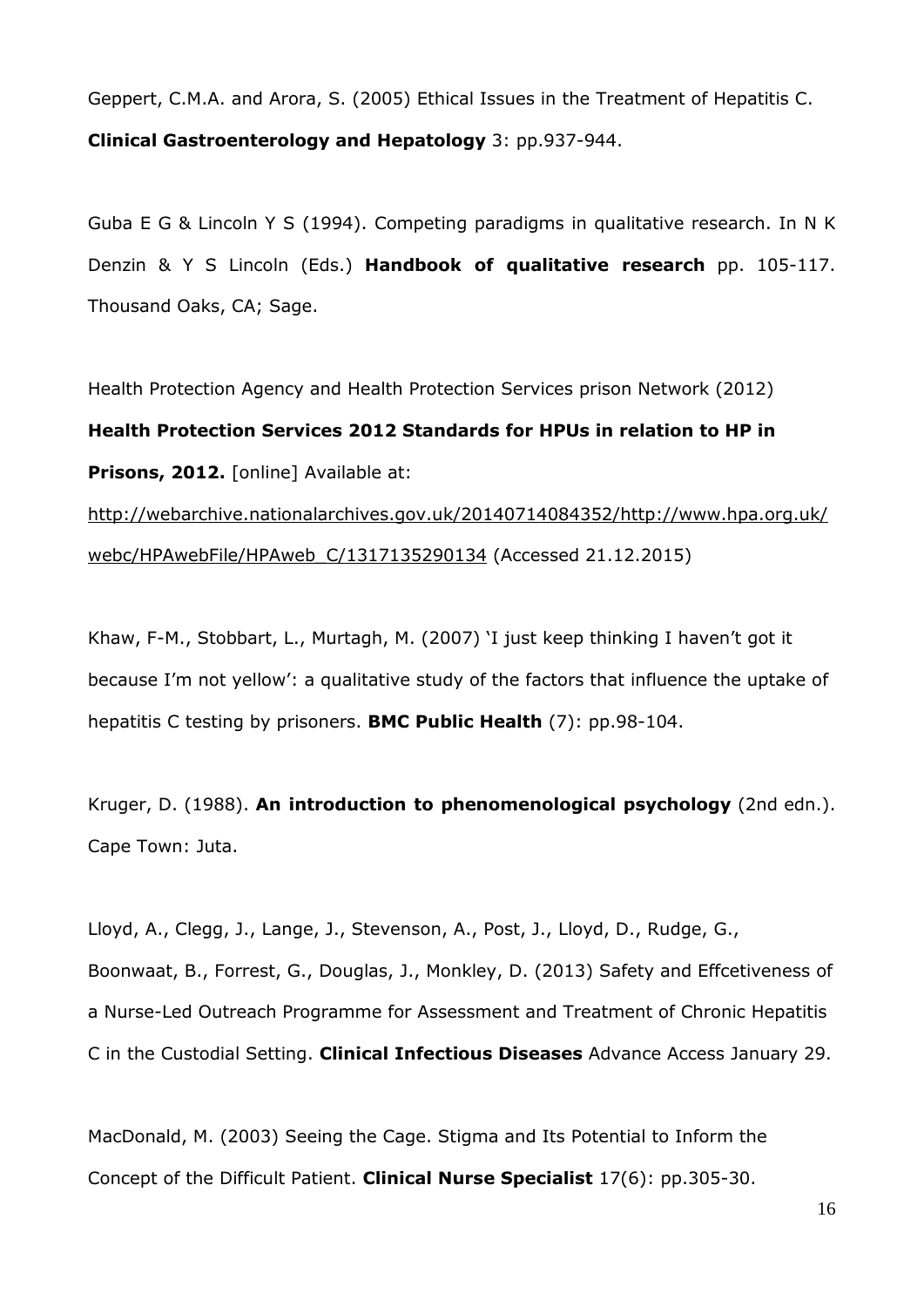NHS England (2013) **National Partnership Agreement Between: The National Offender Management Service, NHS England and Public Health England for the Co-Commissioning and Delivery of Healthcare Services in Prisons in England.** NHS England Publications Gateway Reference 00435 [online]. Available at: [http://www.justice.gov.uk/downloads/about/noms/work-with-partners/national](http://www.justice.gov.uk/downloads/about/noms/work-with-partners/national-partnership-agreement-commissioning-delivery-healthcare-prisons2013.pdf)[partnership-agreement-commissioning-delivery-healthcare-prisons2013.pdf](http://www.justice.gov.uk/downloads/about/noms/work-with-partners/national-partnership-agreement-commissioning-delivery-healthcare-prisons2013.pdf) [Accessed 8 June 2015].

Newbold G., Ross I J., Jones RS., Richards SC., Lenza M (2014) Prison Research from the Inside: The Role of Convict Autoethnography **Qualitative Inquiry** April 20: pp.439-448.

National Institute for Health and Care Excellence (2012) **Public Health Guidance**

**43: Hepatitis B and C: ways to promote and offer testing to people at increased risk of infection** [online]. Available at:

<http://www.nice.org.uk/guidance/ph43> [Accessed 8 June 2015].

[Perrett](http://www.emeraldinsight.com/action/doSearch?ContribStored=Ellen+Perrett%2C+S) SE, [Erricker](http://www.emeraldinsight.com/action/doSearch?ContribStored=Erricker%2C+M) M, [Lyons](http://www.emeraldinsight.com/action/doSearch?ContribStored=Lyons%2C+M) M. (2014) Evaluation of an e-learning package to improve understanding of blood-borne viruses amongst prison staff in Wales, UK. **International Journal of Prisoner Health** 10(1): pp.47-54.

Public Health England (2014). **Local Authority Liver Disease Profiles Nottingham** [online]. Available at: [http://www.endoflifecare-intelligence.org.uk/profiles/liver](http://www.endoflifecare-intelligence.org.uk/profiles/liver-disease/E06000018.pdf)[disease/E06000018.pdf](http://www.endoflifecare-intelligence.org.uk/profiles/liver-disease/E06000018.pdf) [Accessed 8 June 2015]